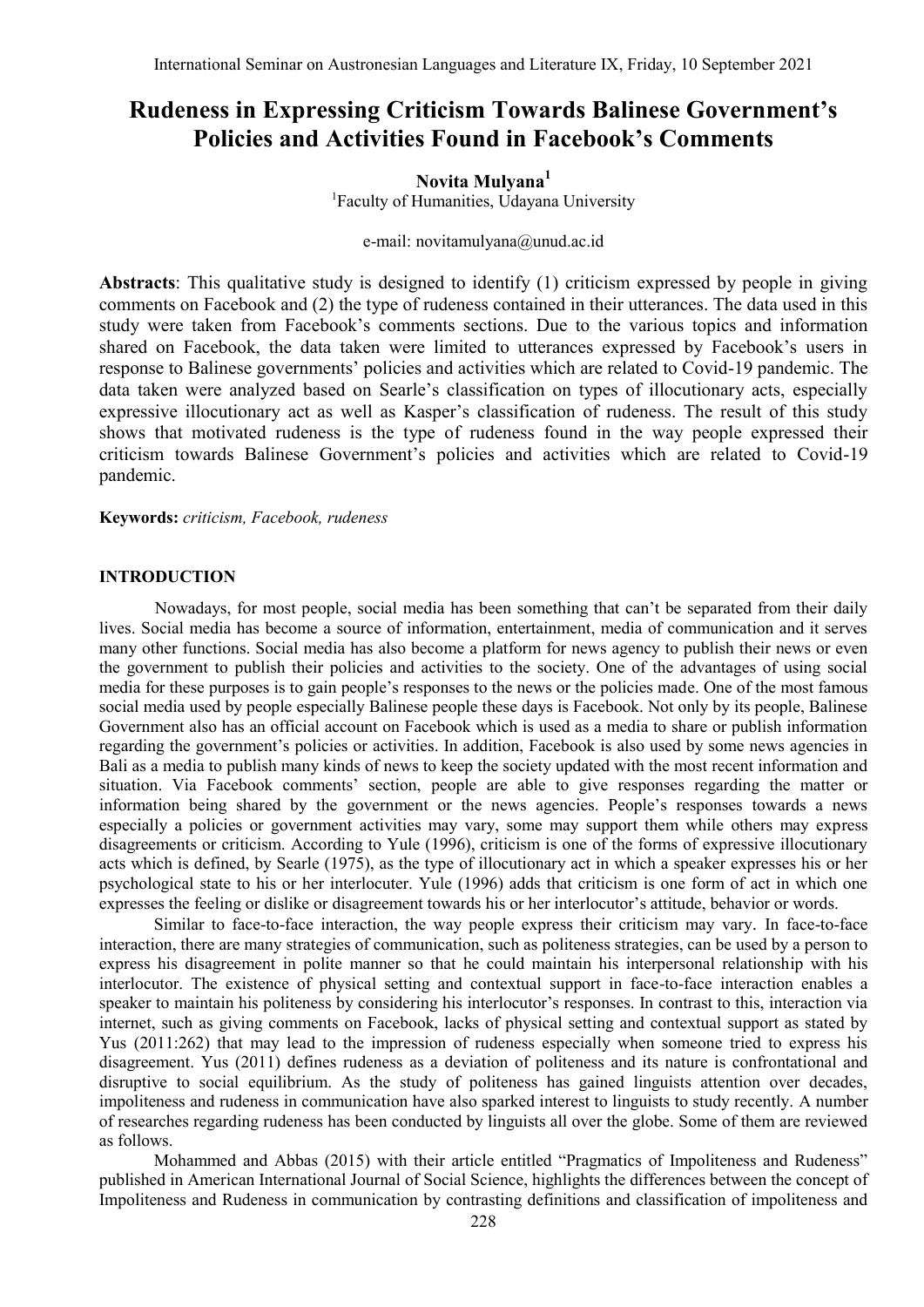rudeness from experts as well as providing analysis to show the differences of the two terms by taking data from Irish playwright George Bernard Show"s Pygmalion (1913). In their article, Mohammed and Abbas (2015) used Culpeper"s impoliteness classification on impoliteness and Segarra"s types of rudeness to contrast the differences of the two concepts. The results of their study come to the conclusion that impoliteness and rudeness is different in terms of intentionality, in which rudeness is always intentional, while impoliteness is either intentional or accidental. They also conclude that impoliteness sometimes comes up as a response to a rude behavior. Another research on impoliteness was conducted by Subyantoro and Apriyanto (2020) with their article entitled "Impoliteness in Indonesian Language Hate Speech on Social Media Contained in the Instagram Account" published in Journal of Advances in Linguistics. Their research focuses on analyzing hate speeches found in Instagram, a photos and videos sharing - social media flatform, by using Culpeper"s strategy of impoliteness. The results of their study show that there are three strategies found as the realization of the hate speech on Instagram, namely positive impoliteness strategies, negative politeness strategies, and satire strategies. They also conclude that in delivering the hate speech, the speaker can express them in the form of words, phrases, clauses, sentences and discourse.

This research is conducted in order to find out the criticism expressed by people in social media, especially Facebook, in response to Balinese Government's policies or activities towards Covid-19 pandemic as well as to identify the type of rudeness contained in the utterances. In order to conduct the analysis, two main theories were used as the theoretical framework in this research. Those are Searle"s theory of expressive illocutionary acts and Kasper"s classification on Rudeness.

## **METHOD**

This research is a qualitative descriptive study designed to identify criticism expressed by people interacting via Facebook"s comment section as well as the type of rudeness that may contained in the utterances. The data used were taken from Facebook comments section of some online news agencies accounts in Bali. The limitation to the data taken is expanded to the time and date of the information posted by the accounts. The data used in this research is taken from the information posted by two news agencies Facebook accounts from July 15<sup>th</sup> to August 15<sup>th</sup> 2021. The data used were mainly in Indonesian and Balinese language. In collecting the data, note taking and documentation methods were used. The data collected were then classified and analyzed based on the expressive illocutionary act's theory proposed by Searle (1975). The data used in this research were limited to criticism type of expressive illocutionary acts. After being classified and analyzed as criticism, the data were then classified and analyzed based on Kasper"s (1990) classification on rudeness.

### **FINDING AND DISCUSSION**

### **FINDING**

The following table shows the number of criticisms found in two Balinese agencies Facebook"s accounts namely Info Denpasar dan Info Tabanan. During the period of time selected in this research, which is July  $15<sup>th</sup>$  to August  $15<sup>th</sup>$  2021, Info Denpasar Facebook accounts has posted five news while Info Tabanan Facebook accounts has posted three news regarding Balinese Government policies or activities related to Covid-19 pandemic.

| No | Facebook      | Title of Post                                      | Number of |
|----|---------------|----------------------------------------------------|-----------|
|    | Account       |                                                    | Criticism |
|    |               |                                                    | Found     |
|    | Info Denpasar | Gubernur Bali Larang OTG Isolasi Mandiri di        |           |
|    |               | Rumah                                              | 11        |
|    |               | Balinese Governor Prohibits Asymptomatic Person to |           |
|    |               | do Self Quarantine at Home                         |           |
|    |               | Bali Klaim Vaksinasi Covid-19 Doses Pertama        |           |
|    |               | Lampaui 100 Persen Target                          |           |
|    |               | Bali Claims First Dose of Covid-19 Vaccination     |           |
|    |               | Exceeds 100 Percent Target                         |           |
|    |               | Gubernur Bali Beri Sejumlah Kelonggaran di Masa    |           |
|    |               | Perpanjangan PPKM                                  | 10        |

| Table 1 Number of Criticisms Found in Info Denpasar and Info Tabanan Facebook Accounts. |
|-----------------------------------------------------------------------------------------|
|-----------------------------------------------------------------------------------------|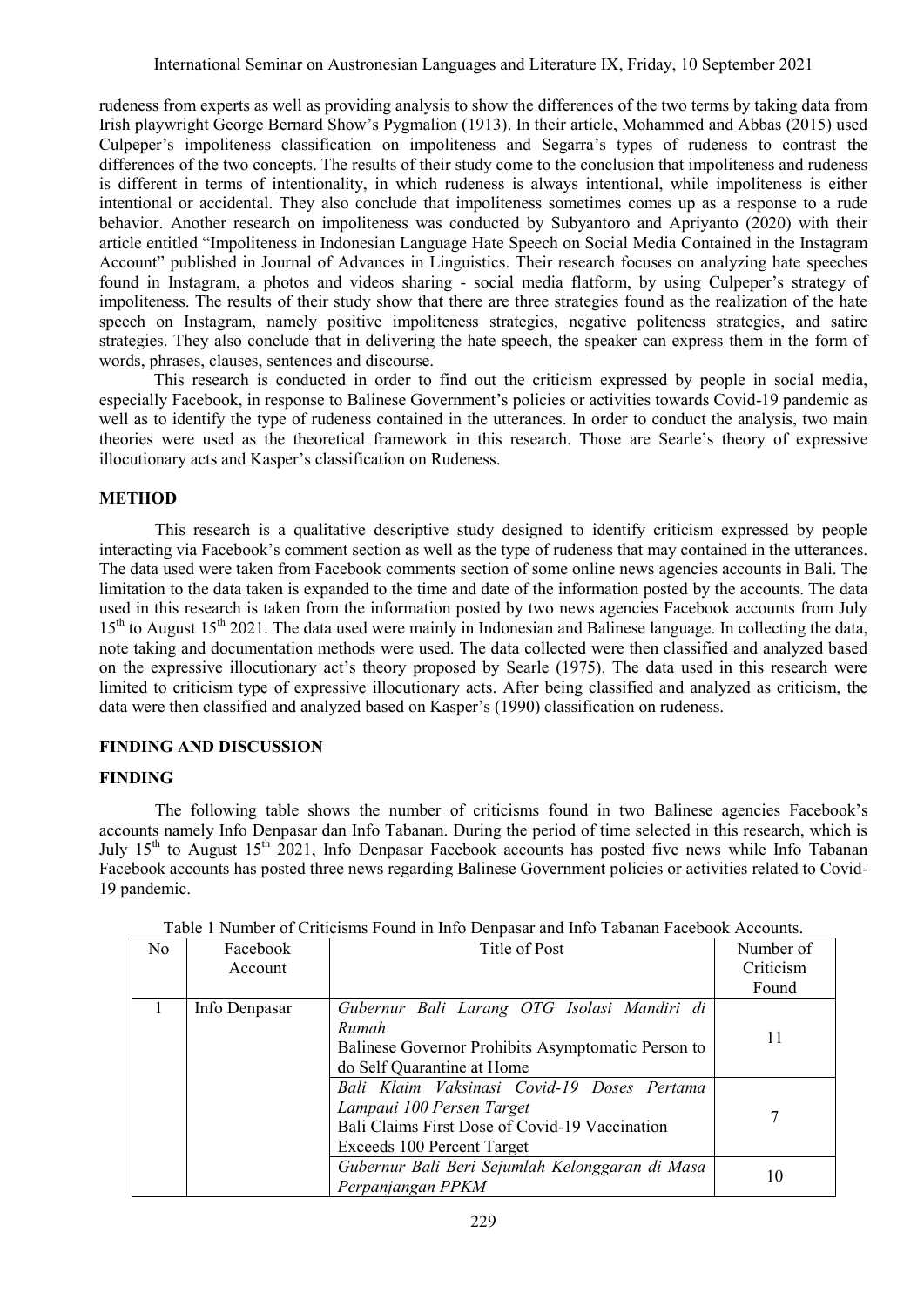|   |              | The Governor of Bali Gives Some Relaxation During     |    |
|---|--------------|-------------------------------------------------------|----|
|   |              | the Extended Period of Restriction of Community       |    |
|   |              | Activities (PPKM)                                     |    |
|   |              | Gubernur Bali Keluarkan Surat Aktivasi Isolasi        | 9  |
|   |              | Terpusat Berjenjang Bagi OTG-GR                       |    |
|   |              | Governor of Bali Issued Tiered Centralized Isolation  |    |
|   |              | Activation Letter for Asymptomatic Person             |    |
|   |              | Pemprov Bali Gelar Ngrastiti Bhakti Mohon             |    |
|   |              | Pandemi Segera Berakhir                               | 12 |
|   |              | The Bali Provincial Government Holds "Ngrastiti       |    |
|   |              | Bhakti" Asks for the Pandemic to End Soon             |    |
| 2 | Info Tabanan | SE Terbaru Gubernur Bali                              | 13 |
|   |              | Bali Governor's Latest Circular                       |    |
|   |              | Pengendalian Covid-19 Terbaik, Gubernur Bali Raih     |    |
|   |              | Pin Emas dari Kapolri                                 | 20 |
|   |              | Best Covid-19 Control, Bali Governor Wins Gold Pin    |    |
|   |              | from National Police Chief                            |    |
|   |              | Bansos PPKM Darurat Zonk, Koster Ngotot Garap         |    |
|   |              | Proyek PKB 2,5 Triliun                                |    |
|   |              | Koster Insists on Working on the 2,5 Billion Bali Art |    |
|   |              | Festival Project in the midst of Zero Social          | 7  |
|   |              | Assistance for Emergency Restriction of Community     |    |
|   |              | Activities                                            |    |

#### **DISCUSSION**

Based on the data classification conducted, there are 89 utterances classified as criticisms found in comments sections on the posts of the two Balinese news online platform namely Info Denpasar and Info Tabanan posted during July  $15<sup>th</sup>$  to August  $15<sup>th</sup>$  2021. Yet, among those 89 utterances, some were found contain rudeness, while the others were not. The following is a sample of analysis conducted to utterances classified as criticism found in those two Facebook accounts.

Data

*Aluh bungut ci mepete yan. Ape sing ado..* 'It's easy for you to speak about it, Yan. Yet, you do not solve anything.'

The data above was an utterance found in the comment section of Info Denpasar Facebook account. The comment was uttered by a Facebook user responding to Info Denpasar"s post about Balinese Government policy regarding Covid-19 pandemic. The title of the post is *"Gubernur Bali Larang OTG Isolasi Mandiri di Rumah"* or "Balinese Governor Prohibits Asymptomatic Person to do Self Quarantine at Home". In the news, it was informed that as the response to the increasing number of Covid-19 cases in Bali, the Governor of Bali prohibited asymptomatic person of Covid-19 pandemic to do self-quarantine at home, instead, he persuaded those people to do the self-quarantine at the facilities provided by the government. Responding to this news, there are 82 comments given by the Facebook"s users, eleven of them are classified as criticism and the data presented above is one of them.

Expressive illocutionary acts are the types of speech acts that state what the speaker feels towards something, they express the psychological states of the speaker. It may express pleasures, pain, likes, dislikes, joy or even sorrow and can be caused by something that the speaker or the hearer does, yet it is about the speaker's experience (Yule, 1996). Criticism is one type of expressive illocutionary acts which in uttering them, the speaker expresses dislikes or disagreements toward his or her interlocutor's attitudes or utterance. The data presented above is classified as criticism because it expresses the speaker"s disagreement and dislike towards the policy made by the Governor of Bali. In uttering *"Aluh bungut ci mepete, yan. Ape sing ado"* or to be translated in English "it is easy for you to speak, Yan, yet you do not solve anything", the speaker expressed his disagreement by implying that the policy made by the Governor did not solve the Covid-19 pandemic faced by the people and the only thing that the Governor did was speaking about it.